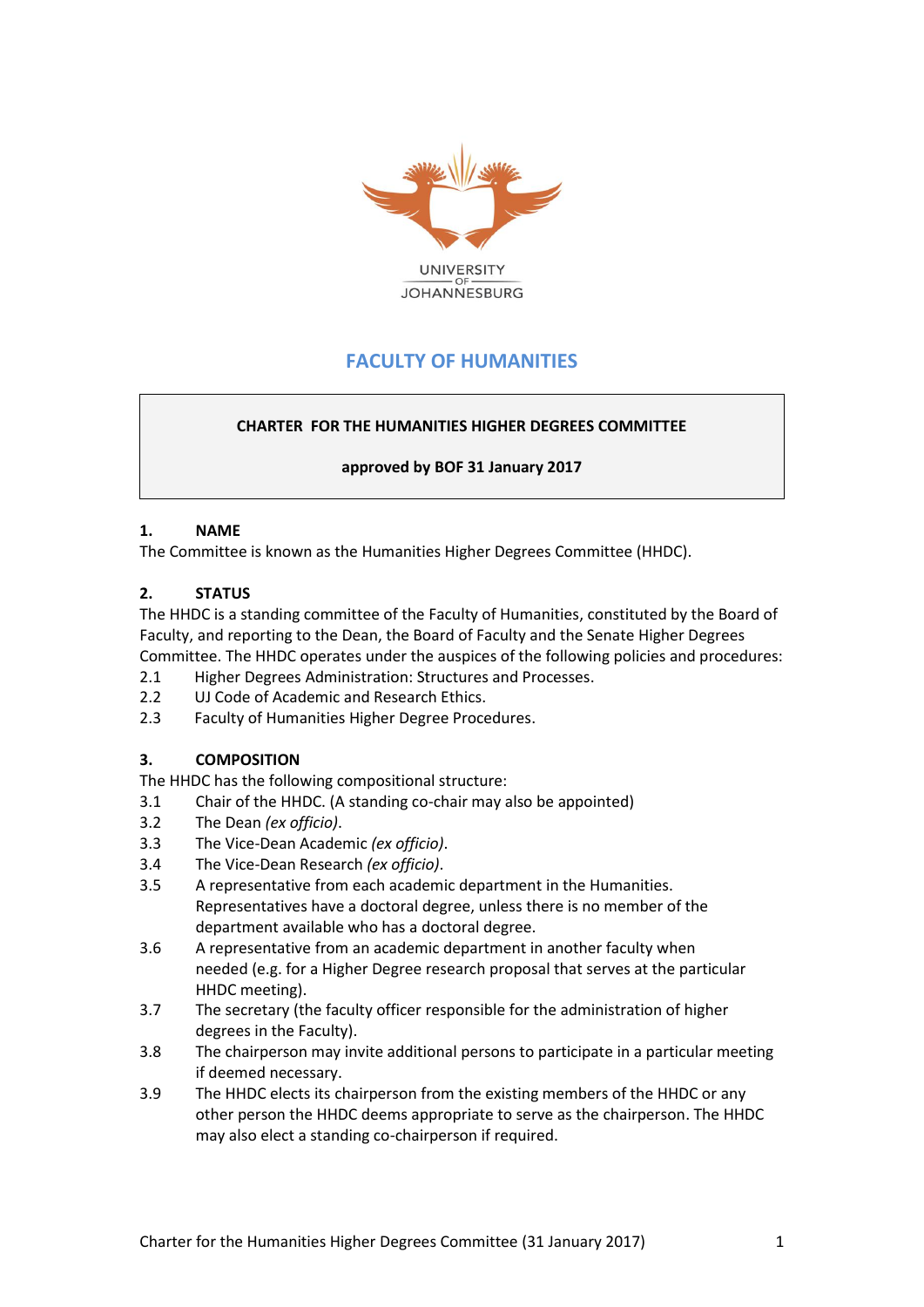## **4. FUNCTIONS OF THE HHDC**

The HHDC is responsible to academically regulate and administer higher degrees research on behalf of the Board of Faculty. The HHDC carries the following functions:

- 4.1 Periodically review and update the *Faculty of Humanities Higher Degree Procedures.*
- 4.2 Review and approve higher degree proposals, research titles and supervisors of registered students, ensuring that all proposals involving human subjects are also reviewed and approved by the Research Ethics Committee. (For minor dissertations, the HHDC reviews only the research titles and supervisors. The proposals are approved by Departmental HDCs and ratified by the HHDC.)
- 4.3 Review and approve applications for putting higher degree studies in abeyance.
- 4.4 Review and approve applications for extensions of studies beyond the maximum period permitted by the UJ policy.
- 4.5 Review and approve requests for changes to titles.
- 4.6 Review and approve requests for changes of supervisors.
- 4.7 Review and approve the appointment of non-assessing chairs.
- 4.8 Review and approve the appointment of assessors, additional assessors, expert advisors and arbiters.
- 4.9 Review and approve the results of (minor) dissertations.
- 4.10 Review and recommend to SHDC the results of theses.
- 4.11 Facilitate the higher degree students' throughput and time to completion.

#### **5. MEETING PROCEDURES AND REPORTING**

- 5.1 The HHDC meets at least nine times a year on the predetermined dates as set out in the Faculty calendar. (The HHDC meetings occur shortly before the SHDC meetings).
- 5.2 At least sixty per cent (60%) of the members should be present to constitute a quorum and a representative of a student's department must be present for the proposal to serve.
- 5.3 The chairperson or Dean may call an extraordinary meeting.
- 5.4 The chairperson may invite additional persons to participate in a particular meeting if deemed necessary.
- 5.5 Decision-making is based primarily on the principle of consensus and/or sufficient consensus when applicable.
- 5.6 If consensus cannot be reached, a principle/motion is put to the vote and carried if a simple majority vote of those present at the meeting is obtained.
- 5.7 The minutes of each meeting are considered at the next meeting.
- 5.8 The HHDC may delegate certain functions to the chair (e.g. review of applications for extension or title changes), to a task team comprising members of the HHDC (e.g. to finalise assessment results in a month where there is no full HHDC meeting) and/or other co-opted individuals (e.g. to review a proposal that requires additional expertise). The decisions taken by these delegates are ratified by the HHDC at its following full meeting and recorded in the minutes.
- 5.9 The HHDC reports to the BOF, submitting student and supervisor names and study titles of approved proposals and final decisions (but not marks) of completed assessments to the BOF for noting.

## **6. TERM OF OFFICE**

- The terms of office of HHDC members are as follows:
- 6.1 The Dean serves as an *ex officio* member of the HHDC.
- 6.2 The Vice-deans Research and Academic serve as an *ex officio* members of the HHDC.